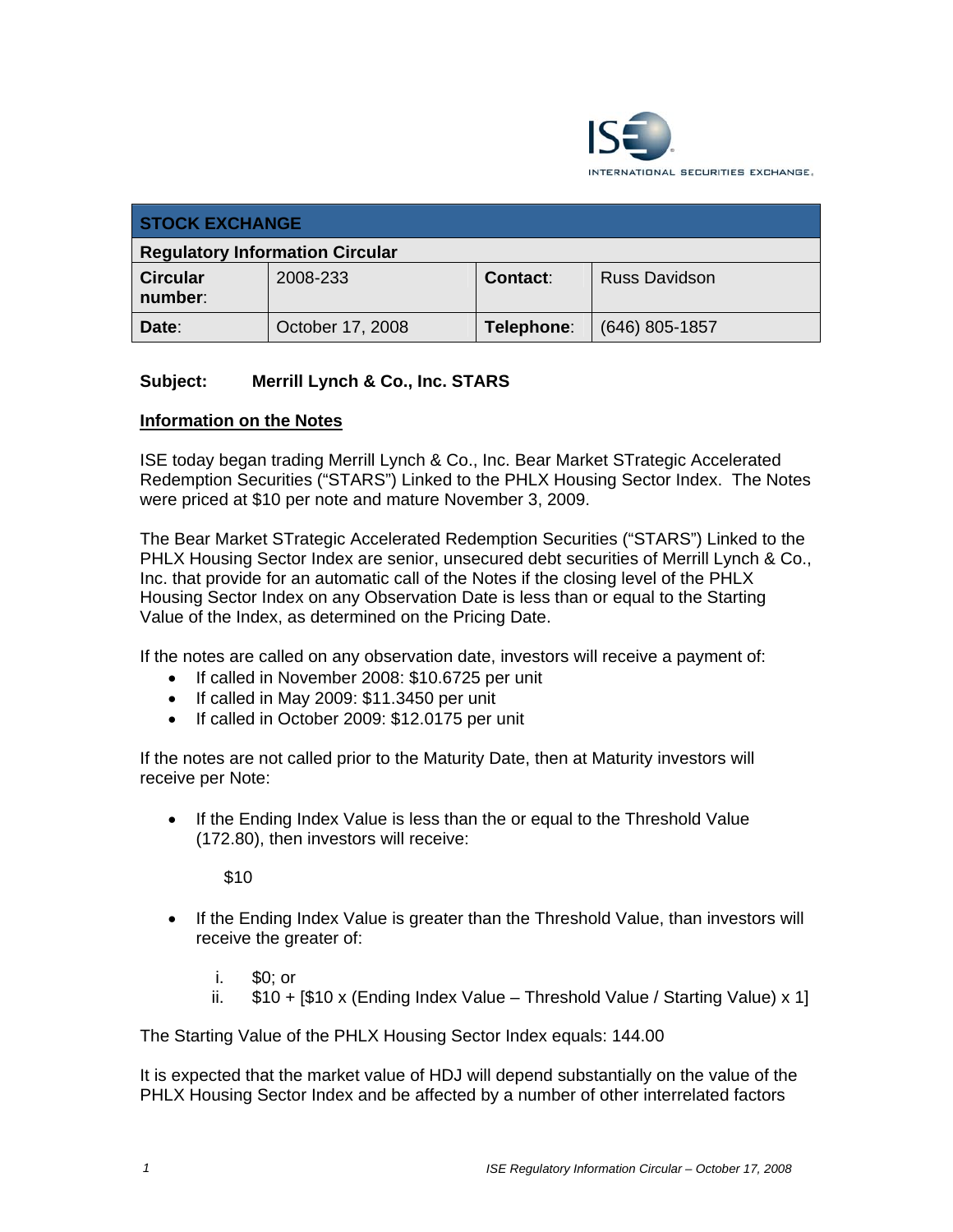including, among other things; the general level of interest rates, the volatility of the Index, the time remaining to maturity, the dividend yields of the stocks comprising the Index, and the credit ratings of the Issuer.

Contact your Tax Advisor for information concerning taxation.

Trading in the shares on ISE is on a UTP basis and is subject to ISE equity trading rules. The shares will trade from 9:00 a.m. until 4:00 p.m. Eastern Time. Equity Electronic Access Members ("Equity EAMs") trading the shares during the Pre-Market Session are exposed to the risk of the lack of the calculation or dissemination of underlying index value or intraday indicative value ("IIV"). For certain derivative securities products, an updated underlying index value or IIV may not be calculated or publicly disseminated in the Pre-Market hours. Since the underlying index value and IIV are not calculated or widely disseminated during Pre-Market hours, an investor who is unable to calculate implied values for certain derivative securities products during Pre-Market hours may be at a disadvantage to market professionals.

Equity EAMs also should review NASD Notice to Members 03-71 for guidance on trading these products. The Notice reminds members of their obligations to: (1) conduct adequate due diligence to understand the features of the product; (2) perform a reasonable-basis suitability analysis; (3) perform customer-specific suitability analysis in connection with any recommended transactions; (4) provide a balanced disclosure of both the risks and rewards associated with the particular product, especially when selling to retail investors; (5) implement appropriate internal controls; and (6) train registered persons regarding the features, risk and suitability of these products.

**This Regulatory Information Circular is not a statutory Prospectus. Equity EAMs should consult the Trust's Registration Statement, SAI, Prospectus and the Fund's website for relevant information.**